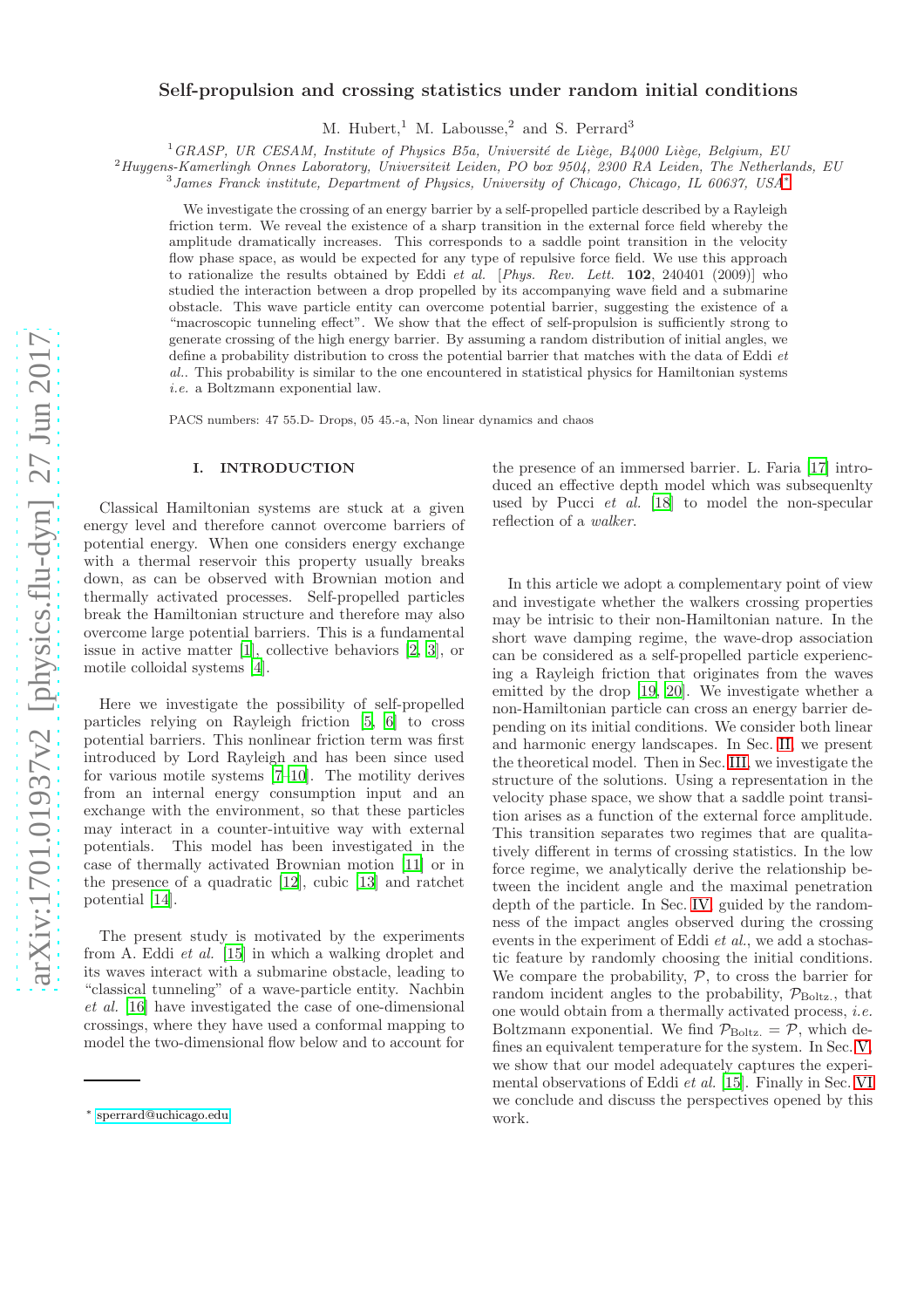

<span id="page-1-2"></span>FIG. 1. Color online(a) Sketch of the thought experiment: The self-propelled particle, indicated by the red dot, moves with an initial velocity  $\mathbf{v}_0 = (v_{x,0}, v_{y,0})$  with  $v_{y,0}$  pointing toward the potential barrier  $E_p$  corresponding to a force field F. The force field is applied in the interval  $y \in [0, L]$  only. (b) Trajectories for two different constant force fields for  $\theta_0 = 10^\circ$ . In blue,  $f = 10^{-3}$  and in gray  $f = 10^{3}$ . The red area indicates where the force field is applied.

## <span id="page-1-0"></span>II. MODEL

The model used throughout this article is the following. We consider a self-propelled particle of mass  $m$  immersed in a two-dimensional force field,  $\mathcal{F} = -\mathcal{F}h_{[0,L]}\mathbf{e}_y$ , that is constant in the region  $Y \in [0, L]$  and zero elsewhere, as depicted in Fig. [1\(](#page-1-2)a). Here,  $h_{[0,L]}$  denotes a stepwise function of Y between 0 and  $L$ . This force is invariant along the x-axis. For the sake of simplicity, only the constant force field is fully investigated in this article, though we also study a harmonic potential  $\mathcal{F} = -m\Omega^2 Y \mathbf{e}_y$ , with  $\Omega$  the angular frequency, which we will present shortly.

The self-propulsion is implemented by means of a Rayleigh-type friction force [\[19\]](#page-6-5)  $\mathbf{F}_p$  reading

$$
\mathbf{F}_p = \frac{m}{T_v} \mathbf{V} \left( 1 - \frac{\|\mathbf{V}\|^2}{V_0^2} \right). \tag{1}
$$

Here, V the instantaneous velocity and  $T<sub>v</sub>$  the relaxation time toward the equilibrium velocity  $V_0$ . This term accounts both for an active propulsion and an effective friction that sets  $V_0$ . The force is propulsive if  $V < V_0$  and the force leads to friction if  $V > V_0$ . This form was first introduced by Rayleigh [\[5\]](#page-5-4) and has been since applied to a wide range of systems such as self-propelled stochastic particles [\[14\]](#page-6-0), car traffic [\[21](#page-6-7)] or bouncing drops [\[19\]](#page-6-5). Taking into account the force field  $\mathcal F$  and the self-propulsion  $\mathbf{F}_p$ , Newton's law for the self-propelled particle reads:

<span id="page-1-4"></span>
$$
\dot{\mathbf{V}} = \frac{1}{T_v} \mathbf{V} \left( 1 - \frac{\|\mathbf{V}\|^2}{V_0^2} \right) + \frac{\mathcal{F}}{m}.
$$
 (2)

We use the dimensionless quantities  $\mathcal{F} \to f = \mathcal{F}T_v/mV_0$ ,  $t \to t/T_v$ ,  $V \to v = V/V_0$  and consequently the spatial coordinates scales as  $(X, Y) \rightarrow (x, y) = (X, Y) / (V_0 T_v)$ . In the particular case of the harmonic potential we define a dimensionless angular frequency  $\omega = \Omega T_v$ . The

dimensionless equations of motion along  $e_x$  and  $e_y$  read

<span id="page-1-3"></span>
$$
\begin{cases} \n\dot{v}_x = v_x \left( 1 - \left( v_x^2 + v_y^2 \right) \right) \\ \n\dot{v}_y = v_y \left( 1 - \left( v_x^2 + v_y^2 \right) \right) - f h_{[0,L]} \n\end{cases} \tag{3}
$$

We solve this set of equations with Mathematica using the "NDSolve" algorithm. To compare regimes of very different force amplitudes, we introduce a force lengthscale  $\mathcal{L} = mV_0^2/\mathcal{F}$  and express the results in terms of dimensionless distances  $(X, Y)/\mathcal{L}$  or equivalently  $(xf, yf)$ . The corresponding lengthscale in the harmonic potential is given by  $\mathcal{L} = V_0/\Omega$ . We define a penetration depth  $L_c$  whose dimensionless form writes  $\ell_c = L_c/\mathcal{L}$ . Having introduced the model, we now investigate the possibility of crossing the potential barrier.

# <span id="page-1-1"></span>III. RESULTS: ANALYSIS OF THE TWO REGIMES  $f < f^*$  AND  $f > f^*$

Fig. [1\(](#page-1-2)b) illustrates the two regimes of propulsion that we identify. The particle trajectory is shown for two asymptotic force field magnitudes,  $f = 10^3$  (grey line) and  $f = 10^{-3}$ (blue line). The red shaded area corresponds to the region of space where the force field is applied. For the specific incident angle  $\theta_0 = 10^{\circ}$  the particle crosses the constant force field provided  $f > 0.471$ . This illustrates the existence of a transition from noncrossing to barrier crossing when the force field,  $f$ , is decreased. For small values of  $f$ , the particle only slightly deviates while maintaining its speed along the trajectory.

The transition between the two regimes of propulsion can be conveniently studied by considering the velocity potential:

$$
\mathcal{V}(v_x, v_y) = \frac{\|\mathbf{v}\|^2}{2} \left( \frac{\|\mathbf{v}\|^2}{2} - 1 \right) + f v_y.
$$
 (4)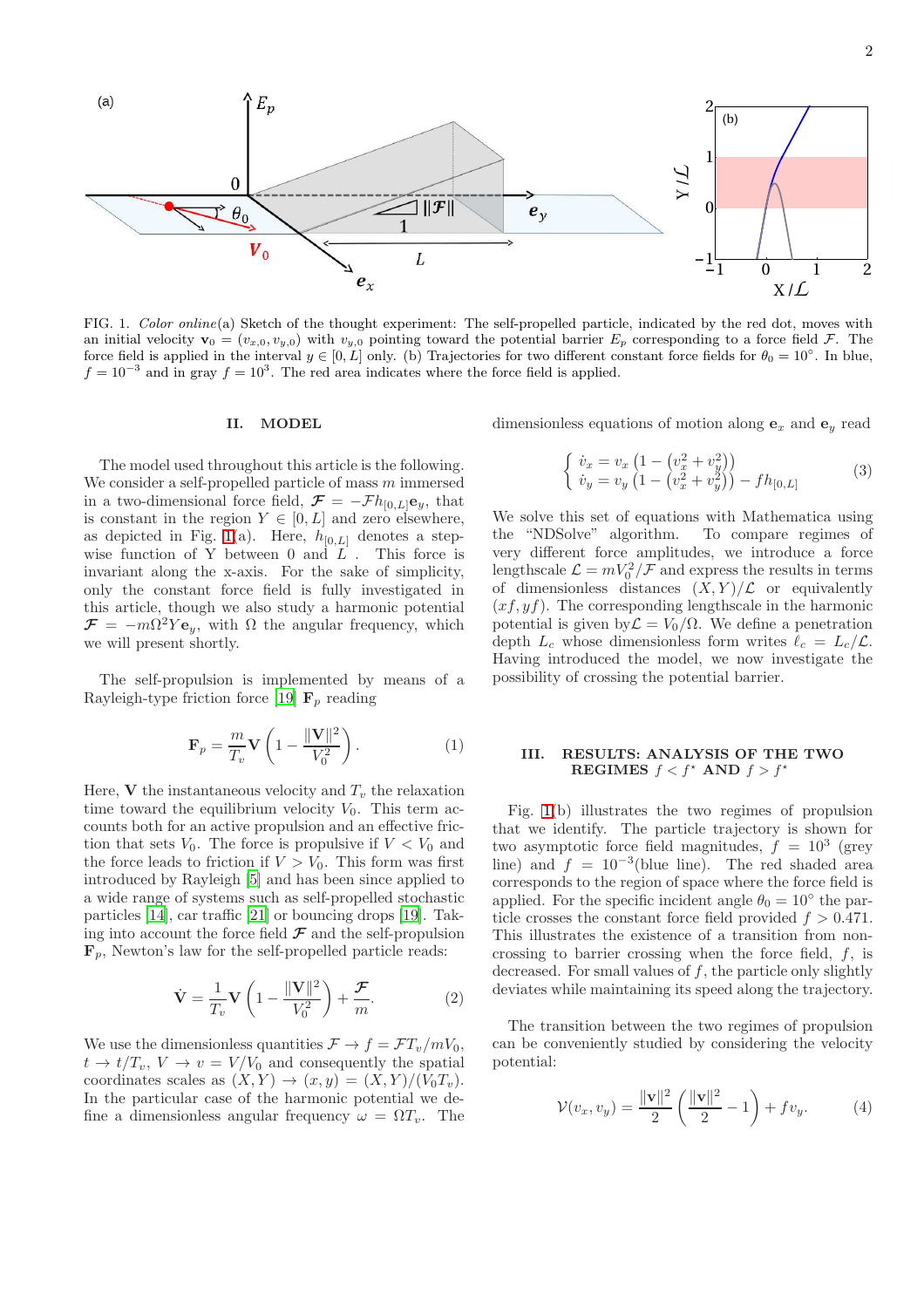The total dimensionless forces,  $-\nabla_{\mathbf{v}}\mathcal{V}(v_x, v_y)$ , are the derivatives of this potential with respect to v. The fixed points for the velocity are solutions of the equation  $v_y(1-v_y^2)-f=0$ . Figure [2\(](#page-2-0)a) represents the value of these steady solutions,  $v^*$ , as a function of the external force, f. Two regions can be identified and are separated by a critical value of the external force  $f^* = 2/(3\sqrt{3})$ . For  $f \leq f^*$ , two solutions are stable with respect to  $v_y$ , one parallel to the force field  $v^-$  (dashed line) and one anti-parallel to the force field  $v^+$  (solid line). The anti-parallel solution  $v^+$  is unstable with respect to  $v_x$ , leading to a saddle node in the  $(v_x, v_y)$  plane. The solution near the origin  $(v_x, v_y) = (0, 0)$  is unstable along both directions (dotted black line). For  $f \gg f^*$  the equation admits only one solution  $v^-$  which is parallel to the force field  $(v^{-} < 0)$  (solid line).

We numerically solve Eqs. [3](#page-1-3) for two asymptotic values of force fields,  $f = 10^{-3} \ll f^*$  and  $f = 10^3 \gg f^*$ , and present in Fig. [2\(](#page-2-0)b) the penetration depth,  $\ell_c$ , reached by the particle as a function of the incidence angle  $\theta_0$ . We observe a qualitative change in the behaviour close to  $\theta_0 = 0$ . The case of a classical Hamiltonian particle (gray line) has been superimposed. Indeed, Hamiltonian particles cannot travel beyond a critical penetration depth,  $\ell_c^H = 1/2$ , indicated in dashed red line. As observed in Fig. [2\(](#page-2-0)b), thanks to the Rayleigh friction, if  $f \, \langle \, f^* \rangle$  a barrier of potential energy larger than the kinetic energy  $K_0 = mV_0^2/2$  can be overcome for small values of the incident angle  $\theta_0$ . For a harmonic force, a similar transition is observed in the inset of Fig. [2\(](#page-2-0)b). The two regimes are separated by a critical angular frequency,  $\omega^* = 1/2$ .

The qualitative change of propulsion can be revisited by analyzing how the flow structure changes with  $f$  in the velocity phase space [see Fig.  $2(c)$  $2(c)$  and (d)]. For  $f = 0.10$  [see Fig. [2\(](#page-2-0)c)], the flow is directed toward the unit circle and converges to the fixed point  $v_y = v^-$ ; in the immediate vicinity of the unit circle. For  $f = 0.70$ [see Fig. [2\(](#page-2-0)d)], the flows converges directly toward  $v_y = v^{\text{+}}$ . This change of phase space topology derives from the collapse of the saddle point and the unstable fixed point  $v^+$  at the critical value  $f^*$ , as shown in Fig. [2\(](#page-2-0)a). For  $f < f^*$ , the velocity mainly changes in terms of orientation rather than in amplitude, while the opposite situation occurs for  $f > f^*$ .

This transition can also be discussed by considering the different time scales governing the dynamics. As suggested by Eq. [2,](#page-1-4) the convergence to the unit circle  $\|\mathbf{v}\| = 1$  originates from the self-propulsion and occurs over a time scale  $\sim T_v$ . The convergence to  $v_y = v^-$  due to the force field occurs over a time scale  $~ \sim T_F = (mv_0)/\mathcal{F}$ . The ratio between the two time scales is given by  $T_v/T_F = f$ . Therefore, at low values of f, the system first converges to  $||\mathbf{v}|| = 1$  over a time  $T_v$  and it aligns its velocity with the force field over 3



<span id="page-2-0"></span>FIG. 2. Color online (a) Equilibrium speed  $v^*$  of Eq. [3](#page-1-3) for  $v_x = 0$  as a function of f. Stable solution  $v^{-}$  (dashed black line), saddle node solution  $v^+$  (solid black line) and unstable solutions (dotted black line). The critical force value  $f^*$  is defined graphically as the merging of the saddle-node and the unstable fixed point. (b) Penetration depth reached by the particle as a function of the angle of incidence  $\theta_0$  (log scale). Low force regime  $f = 10^{-3} < f^*$  ( $\triangledown$ ) and high force regime  $f = 10^3 > f^*$  ( $\circ$ ). Solid gray line: maximal penetration depths for an Hamiltonian particle. Solid blue line: maximal penetration depth for a self-propelled particle in the limit  $f \ll$  $f^*$  predicted by Eq. [8.](#page-3-1) Dashed red: limit encountered by Hamiltonian particles. Inset: Same analysis performed with a harmonic force field (identical color code). (c) and (d) flow representation in the  $(v_x, v_y)$ -plane respectively for  $f = 0.1$  <  $f^*$  (blue line in Fig. [2\(](#page-2-0)a)) and for  $f = 0.7 > f^*$  (red line in Fig.  $2(a)$  of Fig.  $2(c)$  and  $(d)$ . White arrows indicate the direction of the flow.

a longer period of time  $(T_F \gg T_V)$ . Therefore, for  $f \ll f^*$ , signification penetration depths into the force field are possible, since the time spent with a velocity unaligned to  $\mathcal F$  can be much larger than the typical time of interaction with the force field. As expected, motions in regions of high potential energy are therefore possible owing to the self-propulsive mechanism.

We end this section by deriving an analytic expression for the penetration depth in the low force regime  $f \ll 1$ . In this regime, the penetration depth can be estimated by taking advantage of the separation of time scales between the fast dynamics of convergence to the unit circle  $||V|| = 1$  and the slow dynamics of velocity direction change. Using this hypothesis, we look for a relation between the incidence angle,  $\theta_c$ , and the max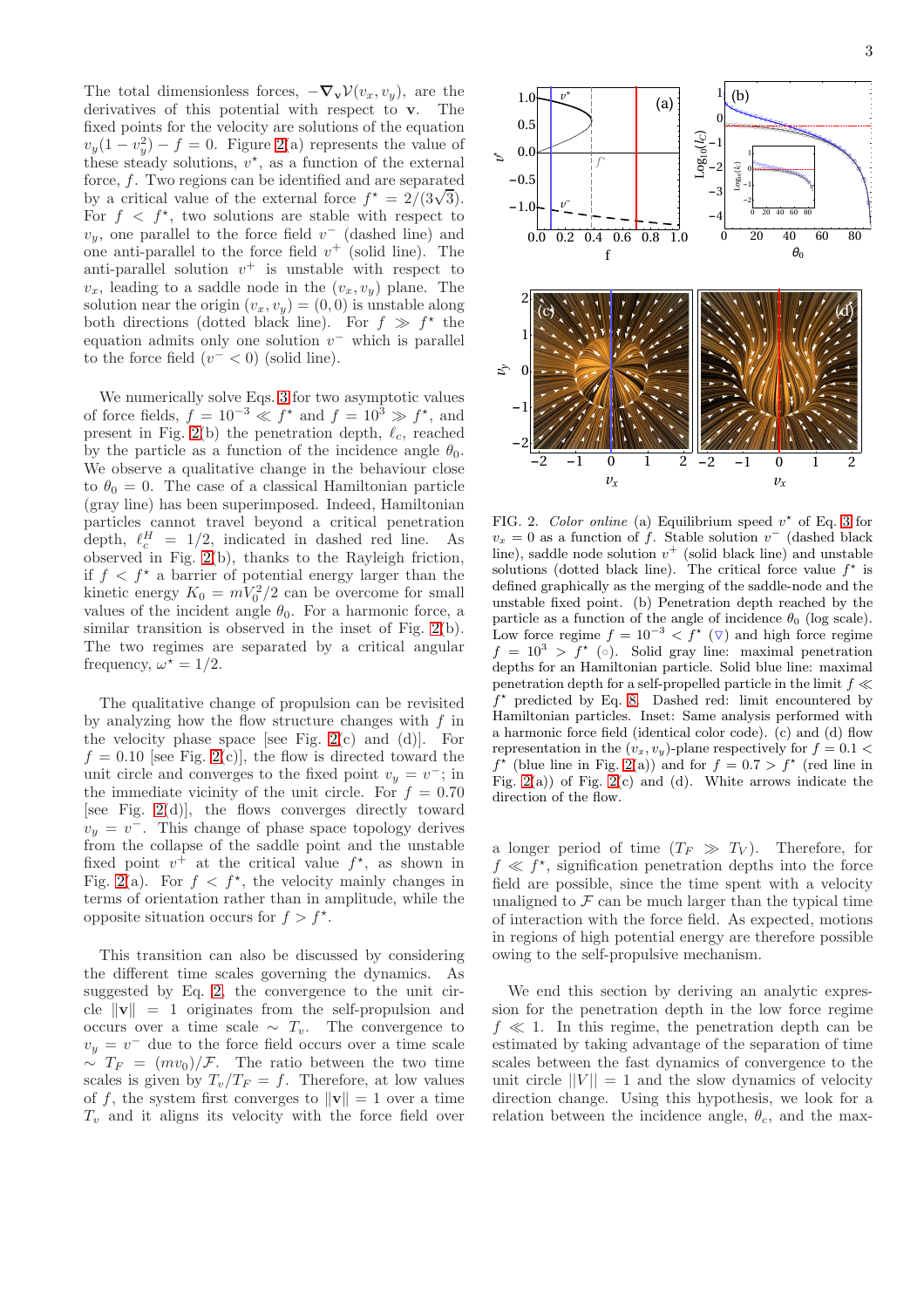imum dimensionless depth reached,  $\ell_c$ , as a function of the external force,  $f$ . The maximum penetration depth,  $L_c$ , reached in the force field can be expressed as

$$
L_c = \int_0^{t_f} V_y dt,\tag{5}
$$

where  $t_f$  denotes the time at which  $V_x = 0$ . Due to the axial symmetry of the velocity phase space in the case  $f \ll f^*$ , it is convenient to write eqs. [3](#page-1-3) in cylindrical coordinates  $(\Vert v \Vert, v_{\theta})$ 

$$
\begin{cases} ||\mathbf{v}|| = ||\mathbf{v}|| (1 - ||\mathbf{v}||^2) - f \cos \theta, \\ ||\mathbf{v}||v_{\theta} = -f \sin \theta. \end{cases} (6)
$$

In the case  $f \ll f^*$ , we can approximate the velocity by  $||\mathbf{v}|| \approx 1$ . The maximal dimensionless depth can be written

$$
\ell_c = \int_{\theta_0}^0 \cot \theta \, d\theta. \tag{7}
$$

It yields

<span id="page-3-1"></span>
$$
\sin \theta_0 = \exp(-\ell_c) = \exp\left(-\frac{\mathcal{F}L_c}{mV_0^2}\right),\tag{8}
$$

which links the maximal depth,  $L_c$ , reached in the external potential and the incidence angle,  $\theta_0$ . Equation [8](#page-3-1) reproduces well the numerical results in [2\(](#page-2-0)b) (blue solid line). Note also that Eq. [8](#page-3-1) predicts the critical angle,  $\theta_c$ , defining the transition between crossing and reflected trajectories and corresponding to  $L_c = L$ .

In this section we have investigated the solutions of Eq. [3](#page-1-3) and showed that there exists two distinct regimes. Particularly in the low force regime, i.e.  $f \ll f^*$ , the particle can reach significant penetration depths in either a constant or an harmonic force field. The qualitative change of behaviour is conveniently traced out by looking at the velocity potential. We derive an expression for the penetration depth as a function of the incident angle. This penetration depth can be arbitrary large for small incident angle. Large penetrations are possible only if the particle has an initial velocity included in a cone of aperture  $2\theta_c$ . The model proposed in this section is deterministic and the initial conditions are fixed. We now analyze the influence of random initial conditions on the crossing properties.

### <span id="page-3-0"></span>IV. CROSSING PROBABILITY

In this section, we introduce random incidence angles, which leads to a probability  $P$  to cross the potential barrier of dimensionless depth  $\ell$ . This stochastic ingredient aims at reproducing a random distribution of initial conditions with a maximum probability for normal incidence, as observed in the experiments of Eddi *et al* [\[15\]](#page-6-1).



<span id="page-3-2"></span>FIG. 3. Color online Evolution of the equivalent Boltzmann factor  $\beta$  (log. scale along x) for a harmonic force field of natural frequency  $\omega$  ( $\circ$ ) and a constant force field of magnitude  $f(\bullet)$ . Vertical dashed lines indicate  $f^*$  and  $\omega^*$  in gray and black respectively. Inset Probability  $P$  to cross the potential barrier (log. scale) as a function of the maximal potential energy  $u_{\text{max}}$  of the energy potential barrier. Uniform distribution and harmonic force field  $(\triangle)$ , uniform distribution and constant force field  $(\star)$ . Gaussian distribution with  $\sigma = \pi/8$  $(\times)$ ,  $\pi/4$  (•),  $\pi/2$  (■) respectively and constant force field.

Note that we do not consider the stochastic counterpart of Eq. [3,](#page-1-3) but do investigate the deterministic Eq. [3](#page-1-3) under random initial incidence angles. A uniform distribution of angles, as well as a centered gaussian distribution, have been investigated. Considering either the uniform distribution,  $P(\theta_0) = \mathcal{U}(\pi/2, \pi/2)$ , or the gaussian distribution,  $P(\theta_0) = \exp(-\theta_0^2/2\sigma^2)/\sqrt{2\pi\sigma^2}$ , the inset of Fig. [3](#page-3-2) shows the probability to pass through a barrier of dimensionless maximal potential energy  $u_{\text{max}}$ . The linear and the quadratic potential lead to  $u_{\text{max}} = \ell$ and  $u_{\text{max}} = \ell^2/2$ , respectively. The probability,  $\mathcal{P}$ , is found to decrease exponentially with  $u_{\text{max}}$ , leading to  $P(\ell) = \alpha \exp(-\beta u_{\text{max}})$ , as observed in the inset of Fig. [3.](#page-3-2) Figure [3](#page-3-2) shows the evolution of  $\beta$  with the force field parameters ( $f$  and  $\omega$  respectively). Near the transition  $f \lesssim f^{\star}, \beta$  depends on the force field parameters. As long as  $f \ll f^*$  or  $\omega \ll \omega^*$  respectively,  $\beta = 1$  is constant. In this latter regime, reintroducing dimensions and evaluating the probability distribution yields

<span id="page-3-3"></span>
$$
\mathcal{P}(L) = \alpha \exp\left(-\frac{U_{\text{max}}}{mV_0^2}\right).
$$
\n(9)

The expression of the probability distribution,  $\mathcal{P}$ , depends on the variance of the distribution, P, through the normalizing prefactor,  $\alpha$ , but not on the specific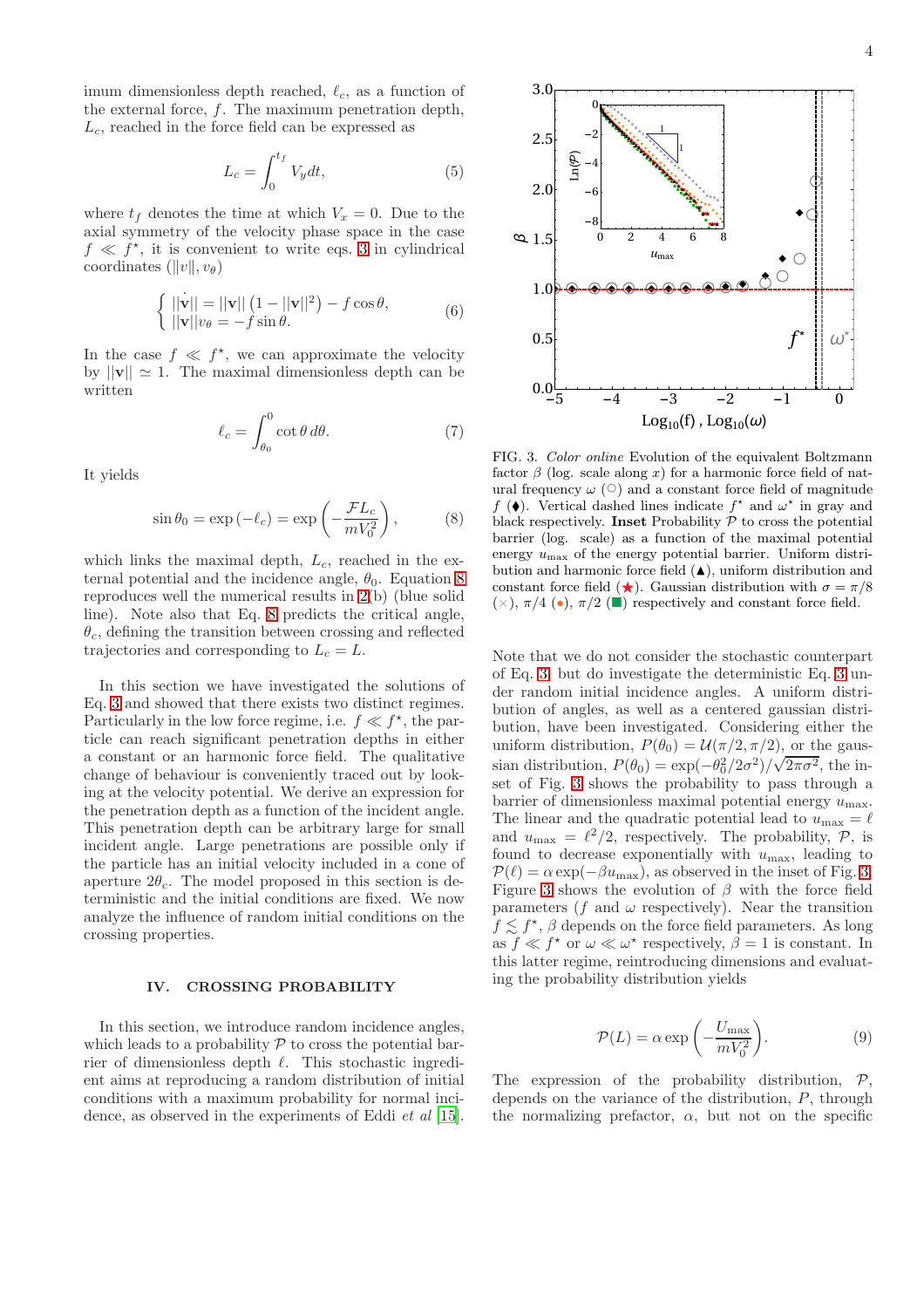shape of the initial statistics  $P(\theta_0)$  as shown in the inset of Fig. [3](#page-3-2) for various potentials. This scaling therefore appears as an general property of a Rayleigh-friction type of dynamics.

One may draw an analogy between our system and the canonical ensembles in statistical physics, in which the probability to cross a barrier of energy, U, is  $\mathcal{P} =$  $A \exp(-U/k_BT)$  and which leads to the following formal correspondence

$$
"k_B T" = mV_0^2 = 2K_0. \tag{10}
$$

where  $K_0$  is the passive kinetic energy. Knowing that the velocity of the particle is constrained by the Rayleigh friction for small values of  $f$ , this leads to an energy of " $k_BT/2$ " for the sole available degree of freedom, the direction of the instantaneous velocity.

In this section, we have shown that the model presented in Sec. [II](#page-1-0) with random initial conditions in the limit  $f \ll f^*$  leads to crossing probabilities corresponding to a Boltzmann exponential law, but for a reason intrinsically different from a stochastic process. This result arises from the qualitative change in the phase space and the constraint  $v = 1$  for small external potentials.

### <span id="page-4-0"></span>V. COMPARISON WITH THE EXPERIMENTAL DATA

This model can be applied to experiments in which self-propelled particles are confined and interact with slow variating potentials. Such a situation has been encountered by Eddi et al. [\[15\]](#page-6-1) with self-propelled droplets bouncing on an air-water interface. In this section we compare our theoretical predictions with the existing data from Eddi et al. [\[15](#page-6-1)].

A sketch of the experiment is drawn in Fig. [4a](#page-4-1). Repeated drop impacts on the fluid surface create a standing Faraday wave field pattern [\[22](#page-6-8), [23\]](#page-6-9), which in return propels the drop [\[24](#page-6-10)[–26](#page-6-11)]. This dual system is termed a walker. Eddi et al. [\[15\]](#page-6-1) performed the following experiment. A single drop was trapped in rectangular or rhomboidal cavities separated by submarine walls. These walls repelled walkers and thus acted as barriers of potential.

The precise description of the drop/wall interaction was not known for several years. Recently, it was shown that the shape of the effective potential can be modelled [\[16](#page-6-2)[–18\]](#page-6-4). Subsequently one-dimensional crossings were investigated [\[16\]](#page-6-2) and rationalized, but the twodimensional situation remained a numerical and theoretical challenge. As our results (Eq. [9\)](#page-3-3) do not depend on the exact shape of the repulsive potential, it is tantalizing to apply our model to this situation. In the experiments, the erratic crossing events originate from the interaction





<span id="page-4-1"></span>FIG. 4. Color online (a) Sketches of the tunneling experiment adapted with courtesy from Eddi et al. [Phys. Rev. Lett. 102, 240401 (2009)]. (Left) A bouncing drop is travelling along a limit cycle in a rectangular cavity. (Right) The impact angles are erratic and the walker crosses the barrier of potential after several reflexions. (b) Evolution of the potential shape  $\gamma$  as a function of the obstacle thickness L computed from the probability of crossing and the Eq. [11.](#page-4-2) Different colors indicate different thickness. Inset Probability to cross a barrier of given thickness as a function of the incoming droplet velocity. Color indicates the thickness, relative to the color code used in the main plot.

with the propelling waves and memory effects, which are known to trigger a transition to chaos as soon as the drop interacts with external potential [\[27,](#page-6-12) [28\]](#page-6-13). The chaotic regime generates an effective distribution of incident angles. Under these assumptions, according to Eq. [9,](#page-3-3) the experimental probability,  $P$ , to cross the barrier should read

<span id="page-4-2"></span>
$$
\mathcal{P}(L, V_0) = \exp\left(-\frac{\gamma(L)}{V_0^2}\right),\tag{11}
$$

where  $\gamma(L)$  is a potential that depends on the thickness of the submerged barrier,  $V_0$  is the free walker speed and  $\gamma(L)$  is the sole fitting parameter. In Fig. [4\(](#page-4-1)b) we compare our predictions with the experimental data of Eddi *et al.* [\[15](#page-6-1)]. Specifically, we show the evolution of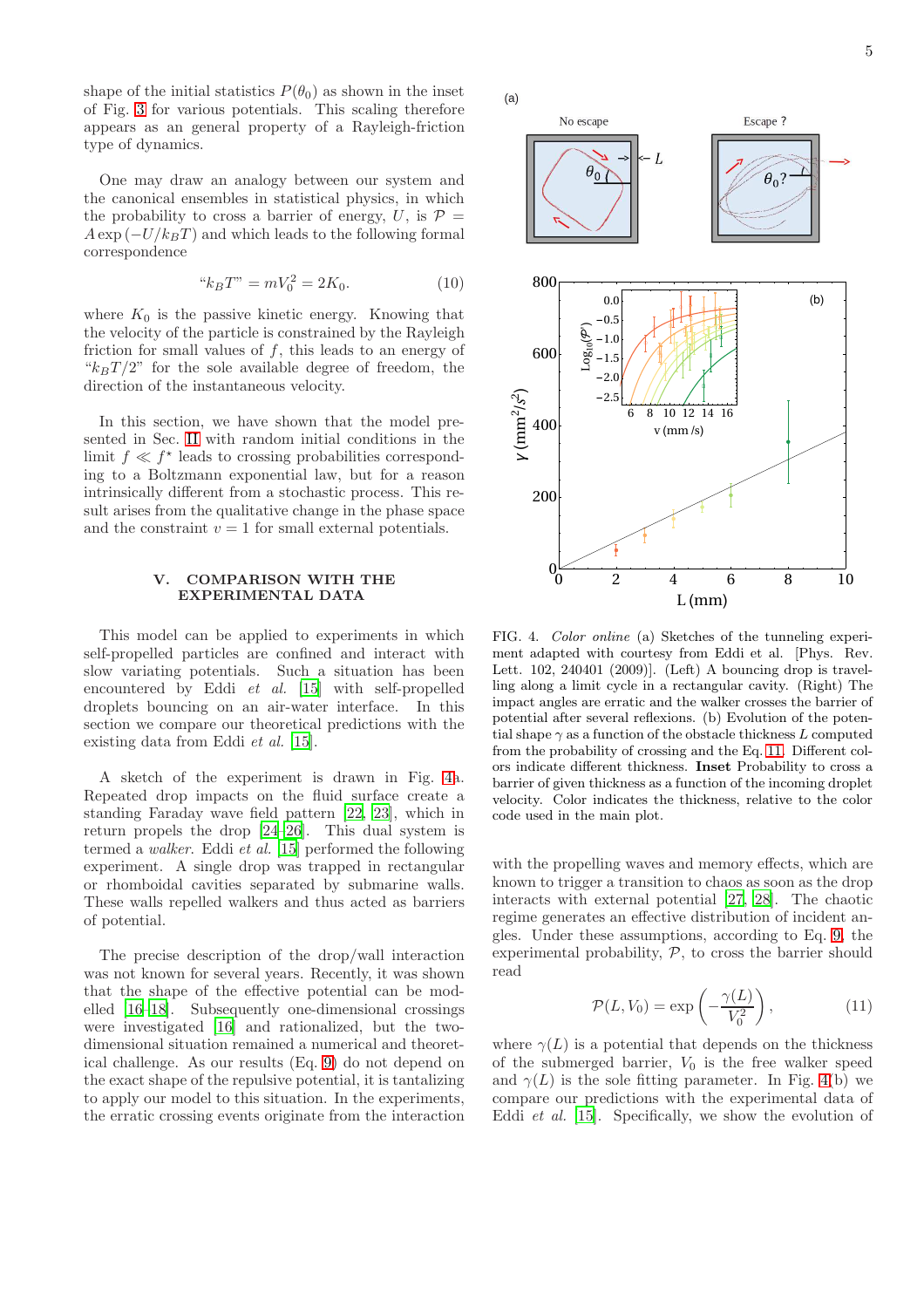$\gamma$  as a function of the thickness L of the barrier. We observe that  $\gamma$  changes linearly with L in accordance with the existing experimental data (coefficient of determination  $R^2 = 0.981$ . This linear dependency indicates that the submarine walls confining the walker are well-described by an effective step force field. In the article of Eddi et al. [\[15\]](#page-6-1), this result was attributed to the lowest excitability of the Faraday waves above the submarine obstacle. Finally the inset of Fig. [4b](#page-4-1) shows the experimental and theoretical probabilities to cross a barrier of given thickness as a function of the incoming velocity of the walker. As observed from the inset of Fig. [4b](#page-4-1), Eq. [11](#page-4-2) correctly fits the experimental data.

So far only the erratic distribution of impact angles has been considered, which arises from the wavelike properties of the system. We also show that the selfpropulsion mechanism itself is sufficient to rationalize the crossing properties observed by Eddi et al. [\[15\]](#page-6-1). Note also that the current model for self-propulsion best holds for short wave damping time, a regime in which these drops can simply be seen as self-propelled particles [\[19](#page-6-5)] with an added effective mass [\[20\]](#page-6-6). But even for more complex regimes, the non-Hamiltonian structure of the dynamics will impose strong constraint on the walker tangential force balance and thus be of some general relevance.

### <span id="page-5-11"></span>VI. CONCLUSIONS

Non-Hamiltonian particles can travel through energy barriers thanks to their self-propulsion mechanism. This property is strongly connected to the velocity phase space topology. The details of the flow structure depend on the type of external force, but the transition between low and high force regimes will remain for various force fields. In this article, we leverage this non-Hamiltonian property to rationalize the experiments of walker tunneling carried out by

investigations [\[19,](#page-6-5) [20\]](#page-6-6), we propose a theoretical model in Sec. [II.](#page-1-0) Then in Sec. [III](#page-1-1) we perform a stability analysis of the fixed points and show the existence of these two regimes. In Sec. [IV,](#page-3-0) a lack of information about the initial conditions is incorporated (here, the initial angle of incidence) and shown to lead to a probabilistic point of view. In the low force regime, this creates a dynamics reminiscent of thermally activated systems. Finally in Sec. [V,](#page-4-0) we apply our model to the experimental case of self-propelled drops. Our investigation is a crucial step in understanding the tunneling of walkers. Indeed we show that the non-Hamiltonian self-propulsion properties of walkers are sufficient to rationalize their crossing of submarine barriers of potential. However, we introduce the randomness of initial conditions as an ad hoc ingredient. Understanding the origin of this complexity requires one to account for the wave-like nature of the walkers' propulsion. This second step is beyond the scope of this article, but the recent effective depth models [\[17](#page-6-3), [18](#page-6-4)] are promising methods for investigating the onset of scattered distribution of initial angles.

### ACKNOWLEDGMENTS

This work was financially supported by the Actions de Recherches Concertées (ARC) of the Belgium Wallonia-Brussels Federation under Contract No. 12-17/02. M.L. and S.P. acknowledge the financial support of the French Agence Nationale de la Recherche, through the project ANR Freeflow, LABEX WIFI (Laboratory of Excellence ANR-10-LABX-24), within the French Program Investments for the Future under reference ANR-10- IDEX-0001-02 PSL. The authors thank warmly Antonin Eddi for sharing experimental data and precious advices, thank Vincent Bacot and Emmanuel Fort for insightful discussions and Nicolas Vandewalle and Yves Couder for fruitful discussions and careful readings: M.L. thanks Scott Waitukaitis for his careful reading.

- <span id="page-5-0"></span>[1] Marchetti M. C., Joanny J. F., Ramaswamy S., Liverpool T. B., Prost J., Rao M., and Aditi Simha R. Rev. Mod. Phys. 85, 1143 (2013).
- <span id="page-5-1"></span>[2] Solon A. P., Caussin J. B., Bartolo D., Chaté H. & Tailleur J. Phys. Rev. E 92, 062111 (2015).
- <span id="page-5-2"></span>[3] Deseigne J., Dauchot O. & Chaté H. Phys. Rev. Lett. 105, 098001 (2010).
- <span id="page-5-3"></span>[4] Bricard A., Caussin J. B., Desreumaux N., Dauchot O. & Bartolo D. Nature (London) 503, 95 (2013).
- <span id="page-5-4"></span>[5] Rayleigh J. W.S. The theory of sound (Macmillan and Co 1877).
- <span id="page-5-5"></span>[6] Erdmann U. & Ebeling W. Int. J. Bifurcation Chaos 15, 3623 (2005).
- <span id="page-5-6"></span>[7] Bechinger C., Di Leonardo R. Löwen H., Reichhardt C., Volpe G. & Volpe G. Rev. Mod. Phys. 88, 045006 (2016).
- [8] Romanczuk P., Bär M., Ebeling W., Lindner B. & Schimansky-Geier L. Eur. Phys. J. Special Topics 202, 1-162 (2012).
- [9] Erdmann U. & Ebeling W. FNL 3, 145 (2003).
- <span id="page-5-7"></span>[10] Kearns D. B. Nat. Rev. Micro. 8, 634 (2010).
- <span id="page-5-8"></span>[11] Lindner B. & Nicola E.M. Eur. Phys. J. Special Topics 157, 43 (2008).
- <span id="page-5-9"></span>[12] Erdmann U., Ebeling W., Schimansky-Geier L. & Schweitzer F., Eur. Phys. J. B. 15, 105 (2000).
- <span id="page-5-10"></span>[13] Burada P.S. & Lindner B. Phys. Rev. E 85, 032102 (2012).